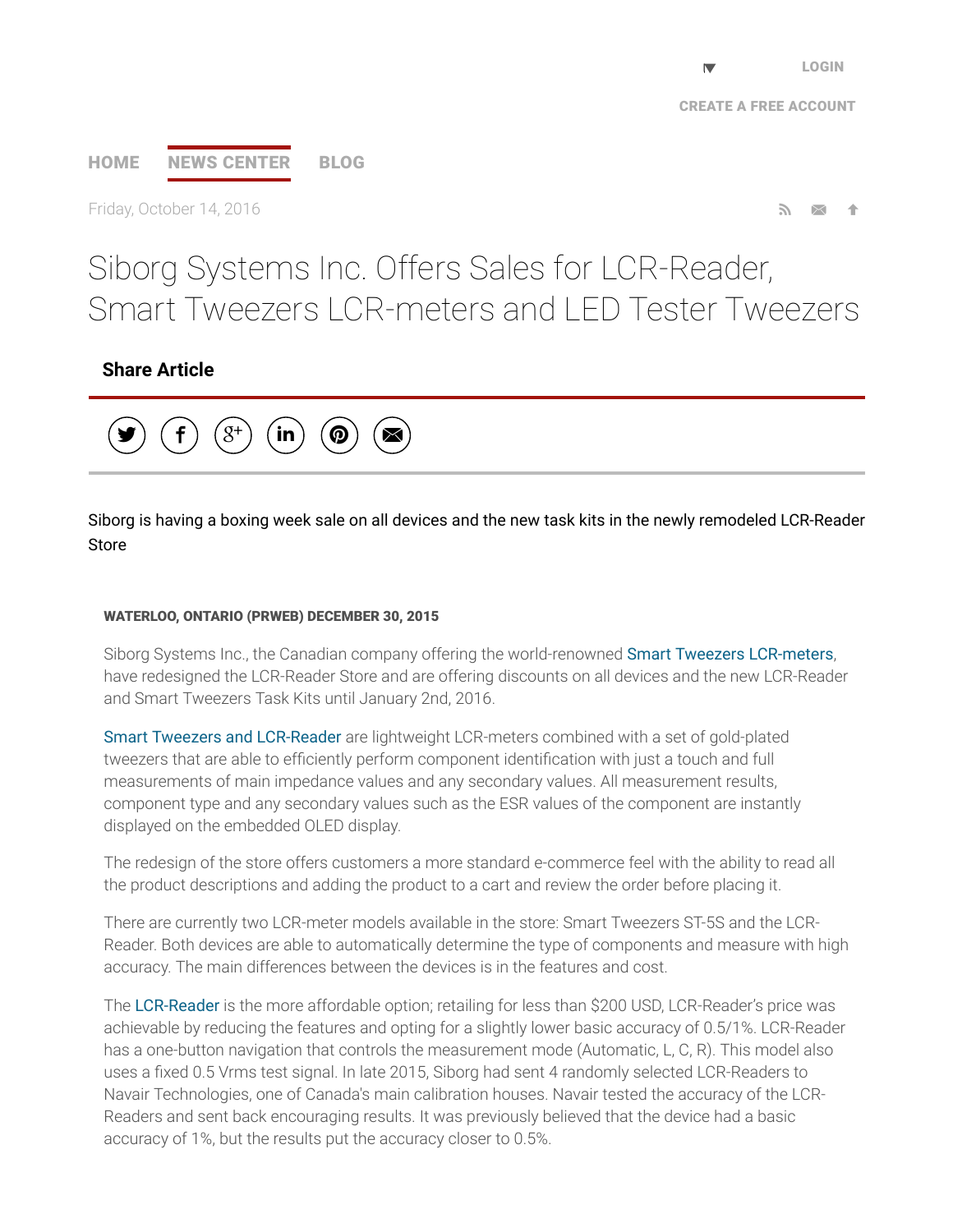The Smart Tweezers ST-5S has more features for more specific measurements. This device is controlled with a 4-way joystick navigation; moving the joystick up, down, left and right controls the measurement mode and test signal. Depressing the joystick enters the menus that offer more customization, such as setting a parasitic offset subtraction, holds, nulls, etc. This is the most popular model for assembly lines and practices that are time-sensitive; it is currently used by many major high-tech companies worldwide. The ST-5S also comes with an NIST Traceable Calibration Certificate which is required as proof of calibration for companies to remain ISO compliant.

Siborg has also begun offering the **Smart LED Tester [Tweezers](http://www.prweb.net/Redirect.aspx?id=aHR0cDovL3d3dy5zbWFydHR3ZWV6ZXJzLnVzL2xlZF90ZXN0X3R3ZWV6ZXJzLmh0bWw=)**, a multifunction testing device designed mainly for LEDs while also being able to test switches, fuses, connections and more. The Smart LED Test Tweezers uses a 12 VDC output with variable currents. This device can also be used as a Tweezer Multimeter when connected to an LCR-meter using the special connection cable included.

For the launch of the store, Siborg began offering [LCR-Reader](http://www.prweb.net/Redirect.aspx?id=aHR0cDovL3d3dy5zbWFydHR3ZWV6ZXJzLnVz) and Smart Tweezers Task Kits. These kits are compiled sets of a device and extra components, such as an LCR-Reader with charger and spare tweezer tips, or a Smart Tweezers device with bent tweezer tips and an extra straight set of tips or replacement battery. The purpose of these kits is to offer a discount depending on the amount of extras ordered.

Visit the [LCR-Reader](http://www.prweb.net/Redirect.aspx?id=aHR0cHM6Ly9zZWN1cmUubGNyLXJlYWRlci5jb20vY2F0YWxvZw==) Store for the Boxing Week sales prices on all devices and task kits until 11: 59pm EST on January 2nd, 2016.

#### About Siborg Systems Inc:

Established in 1994, Siborg Systems Inc. is a source of engineering software and hardware tools for semiconductor and electronics industry. Located in the city of Waterloo, Ontario, Canada, it enjoys being part of the local world-renowned high-tech community.

For more information: Siborg Systems Inc, 24 Combermere Crescent, Waterloo, Ontario N2L 5B1, Canada Tel: 519-888-9906 Toll Free: 877-823-7576 Fax: 519-725-9522 Web: [http://www.smarttweezers.ca](http://www.prweb.net/Redirect.aspx?id=aHR0cDovL3d3dy5zbWFydHR3ZWV6ZXJzLmNh)

Share article on social media or email:



View article via:

[PDF](http://www.prweb.com/pdfdownload/13145723.pdf) [PRINT](http://www.prweb.com/printer/13145723.htm)



LCR-meter from Siborg Systems Inc.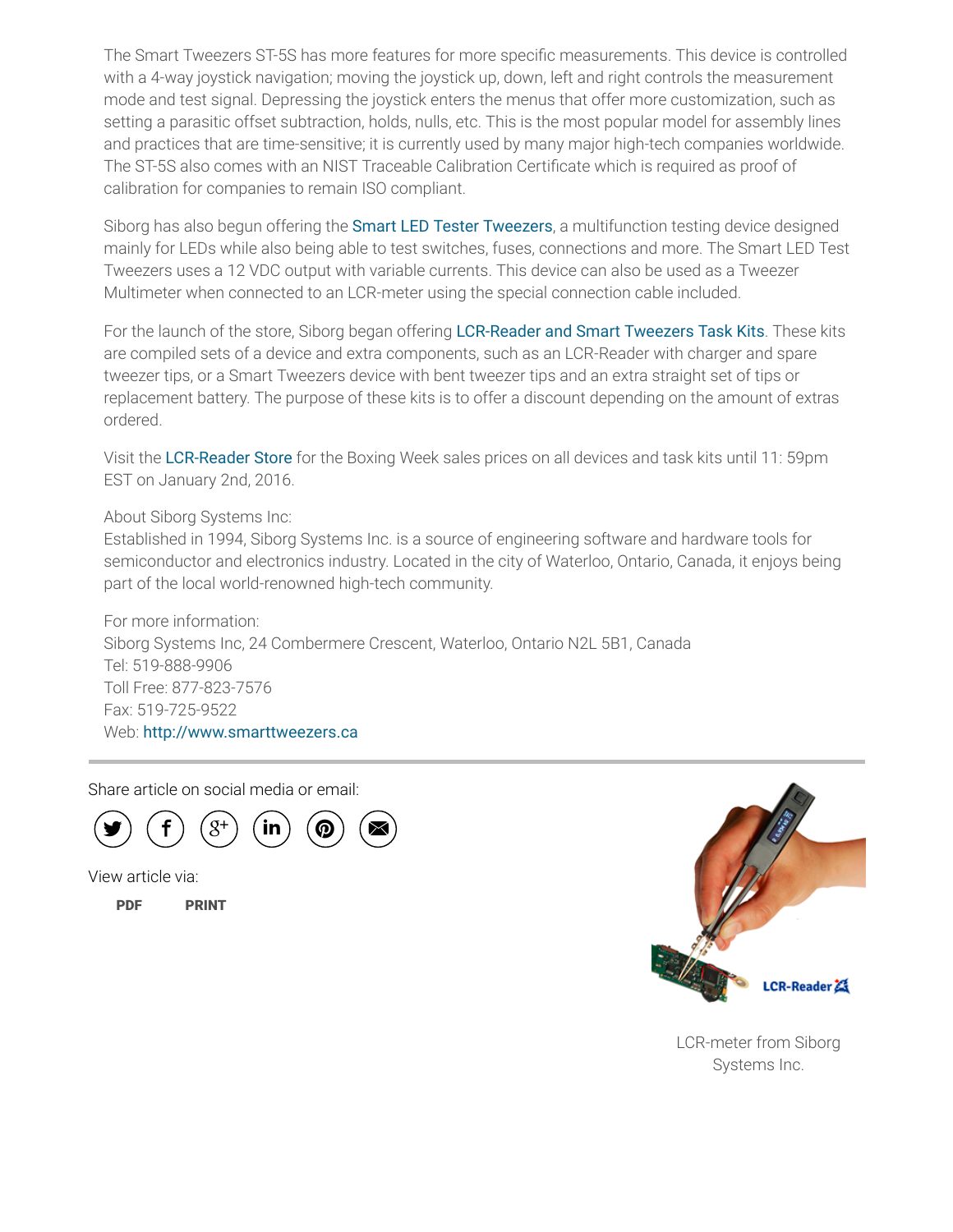Siborg Systems Inc. is offering sales prices on all devices and task kits in the new LCR-Reader Store until January 2nd.

## Contact Author



VISIT [WEBSITE](http://www.prweb.net/Redirect.aspx?id=aHR0cDovL3d3dy5sY3ItcmVhZGVyLmNvbQ==)

## Media



LCR-Reader Task Kits are available now in the LCR-Reader Store. Includes a device and [accessories](http://ww1.prweb.com/prfiles/2015/12/29/13145723/taskkitprweb.jpg)

[Everything](http://ww1.prweb.com/prfiles/2015/11/02/13145723/everything.jpg) that comes with the LED Test Tweezers Everything that comes with the LED Test Tweezers